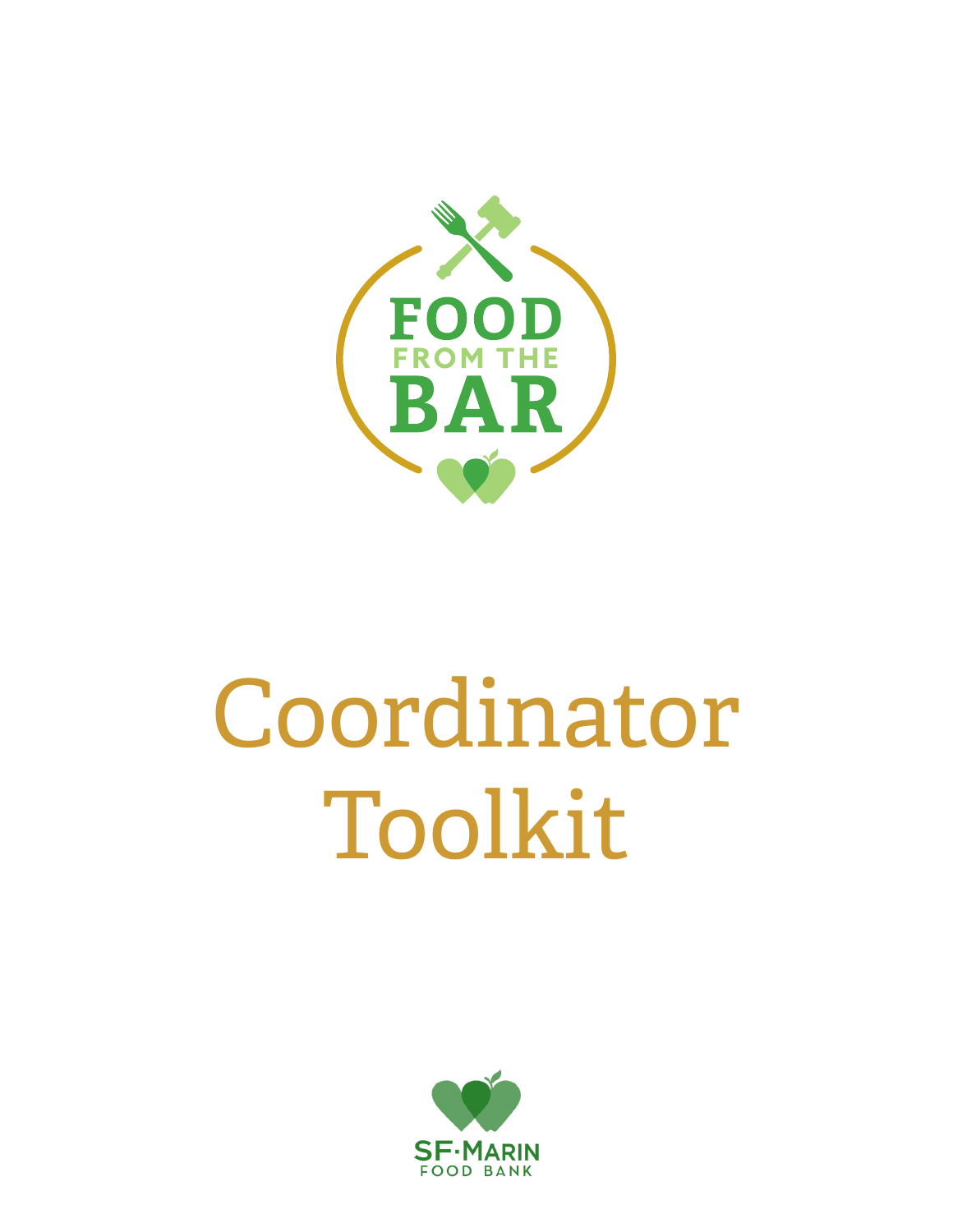# Celebrating 27 Years of Ending Hunger

Welcome to the 27<sup>th</sup> annual Food From The Bar (FFTB) campaign. Thank you for taking on the role of Team Coordinator! Supporters like you are the reason that the SF-Marin Food Bank is able to provide nutritious food and expand our programs. Thanks to you, ending hunger is an achievable goal.

FFTB is a fundraiser in which firms compete to generate the most money, pounds of food, and volunteer hours. This year, the legal community celebrates 27 years of supporting the Food Bank. The campaign began in San Francisco and launched a rich tradition of organizing competitive food and fund drives and contributing volunteer hours.

Over the course of its history, the campaign has accomplished the following:

| <b>RAISED</b> | <b>DONATED</b>        | <b>VOLUNTEERED</b> |
|---------------|-----------------------|--------------------|
| \$6,974,591   | 207,237               | 26,605             |
|               | <b>POUNDS OF FOOD</b> | <b>HOURS</b>       |

The sum of these generous contributions has provided **19 million meals** for those in need!

## Mark Your Calendars

| March 1  | Registration Opens (first 10 teams to register receive 1,000 |  |
|----------|--------------------------------------------------------------|--|
|          | points!)                                                     |  |
| April 10 | Coordinator Happy Hour & Volunteer Shift (coordinators       |  |
|          | that attend receive 1,000 team points!)                      |  |
| May 1    | Campaign Begins                                              |  |
| May 24   | <b>Munger Games</b>                                          |  |
| June 1   | Campaign Ends—all donations submitted to the Food Bank       |  |
| June 27  | <b>Awards Reception</b>                                      |  |

## Game On

The name of the game is seeing who can generate the most points. The following bragging rights and prizes are up for grabs:

**Most Creative:** awarded to the firm that has the most creative fundraising idea (see our Creativity Guide on page 3) **Kick-off Award:** awarded to top fundraiser on kick-off day

**Grand Prize, Second Prize, and Third Prize:** based on total points earned **Top Fundraiser:** awarded to the firm that raises the most money **Top Volunteer:** awarded to the firm that contributes the most volunteer hours **Per Capita Prize:** awarded to the firm that raises the most money per person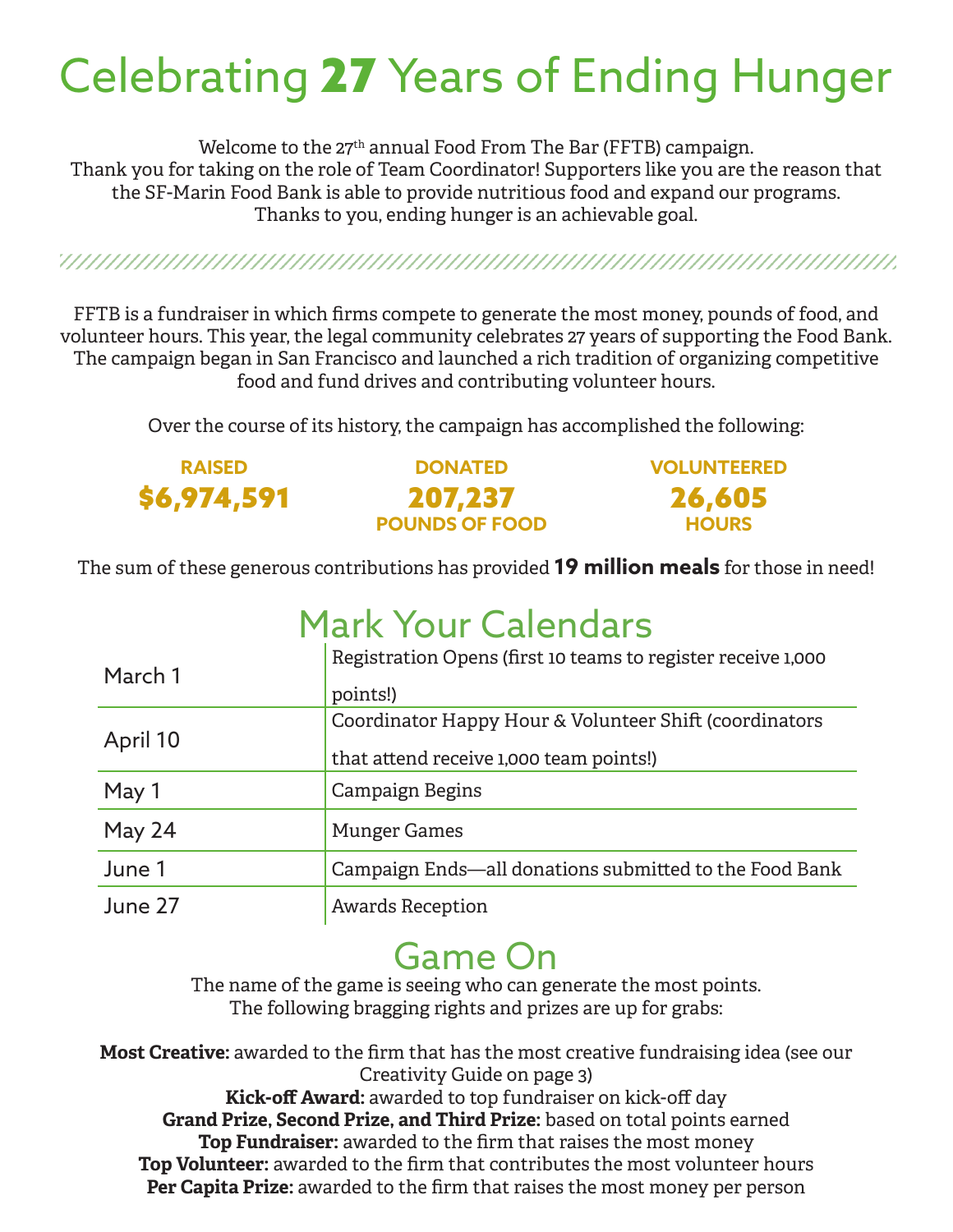#### Each contribution is assigned a point value:

 $$1 = 1$  point 1 volunteer hour = 5 points 5 pounds of food = 1 point

## Your Role as Team Coordinator

Your job as the team coordinator is to help your team stay organized and inspired.

Register your team at www.foodfromthebar.org and recruit a few colleagues to join your firm's planning committee. Planning is always more fun with friends! Together, you can set goals and brainstorm fun fundraising activities.

Next, organize a kickoff event. A kickoff event is an opportunity to share the details and value of supporting your drive with your colleagues and highlight the activities you've planned. We're happy to come and talk about local hunger and the impact of FFTB on the community. Common kick-off events include a staff breakfast or a "lunch and learn."

## Keys to a Successful Campaign Go for a Weekly Winner

Many smaller firms enjoy strategizing to win the Weekly Winner prizes. The Weekly Winner recognizes the firm that raises the most cash in a given week, either online or hand-delivered to the Food Bank. Past winners have been awarded a happy hour from Campari or an ice cream social from Smitten.

#### **Weekly Winner Competition Dates:**

 **Week 2: May 7-11**, top fundraiser **Week 3: May 15-18,** top fundraiser **Week 4: May 21-25,** top fundraiser

### Let's get Creative

Creativity is the name of the game when it comes to fundraising! See our Creativity Guide for many fun ways you can increase fundraising on page 3.

Thank you from everyone here at the SF-Marin Food Bank. Your support is helping to ensure all of our neighbors have enough to eat.

## Happy Food From The Bar 2018!